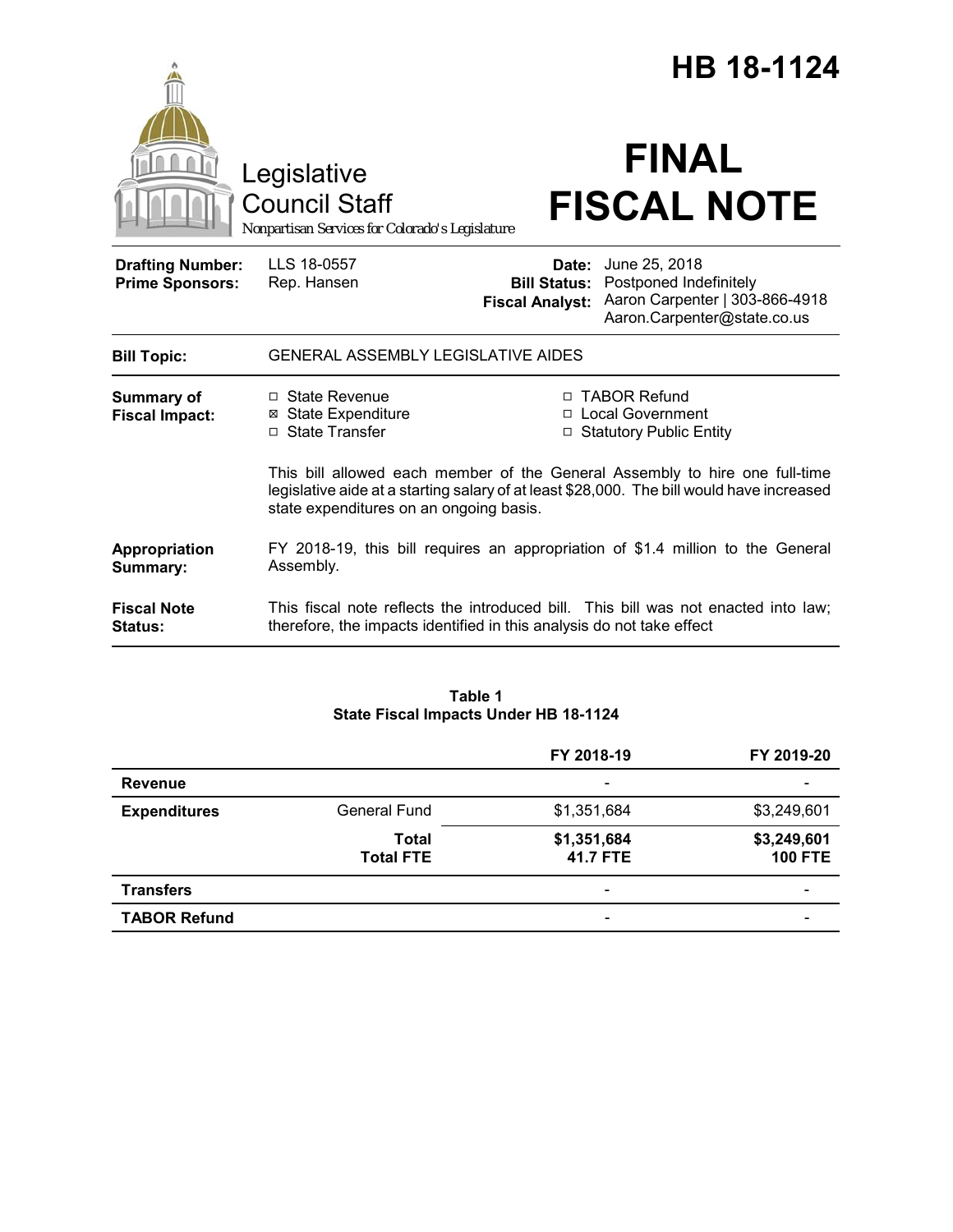June 25, 2018

# **Summary of Legislation**

Beginning January 1, 2019, each member of the General Assembly may hire one full-time legislative aide. No additional legislative aides are permitted for an individual member, but the majority and minority parties of each house may continue to employ additional staff to support their respective parties. The Executive Committee of the Legislative Council will establish annual salaries of no less than \$28,000 in FY 2018-19 and adjust this amount for inflation in future fiscal years.

# **Background**

For the current FY 2017-18 budget, the Legislative Department is appropriated \$1.3 million dollars for part-time legislative aides during the legislative session. The current budget does not include telephone, operating, benefits, or transportation costs. In addition, aides are not currently supplied with a state computer and do not undergo the same security check as state employees.

## **Assumptions**

This fiscal note assumes that every legislator will hire a full-time aide and that the salary will be \$28,000 in FY 2018-19 and \$28,672 in FY 2019-20. The salary in FY 2019-20 assumes that salaries will be increased by the rate of inflation or 2.4 percent, based on the December 2017 Legislative Council Staff forecast.

## **State Expenditures**

The bill increases state General Fund expenditures and workload to the General Assembly by \$1.4 million and 41.7 FTE in FY 2018-19 and by \$3.2 million and 100 FTE in FY 2019-20. The increase in expenditures is outlined in Table 2 and discussed below.

|                                                    | FY 2018-19  | FY 2019-20     |
|----------------------------------------------------|-------------|----------------|
| <b>Legislative Department</b>                      |             |                |
| <b>Personal Services</b>                           | \$700,058   | \$1,995,909    |
| <b>Operating Expenses and Capital Outlay Costs</b> | \$162,615   | \$95,000       |
| <b>ID Cost</b>                                     | \$1,000     | \$700          |
| Transportation                                     | \$102,600   | \$205,200      |
| Employee Insurance                                 | \$322,682   | \$773.948      |
| <b>Supplemental Retirement Payments</b>            | \$62,729    | \$178,844      |
| FTE - Personal Services                            | 41.7 FTE    | <b>100 FTE</b> |
| <b>Total Cost</b>                                  | \$1,351,684 | \$3,249,601    |
| <b>Total FTE</b>                                   | 41.7 FTE    | <b>100 FTE</b> |

## **Table 2 Expenditures Under HB 18-1124**